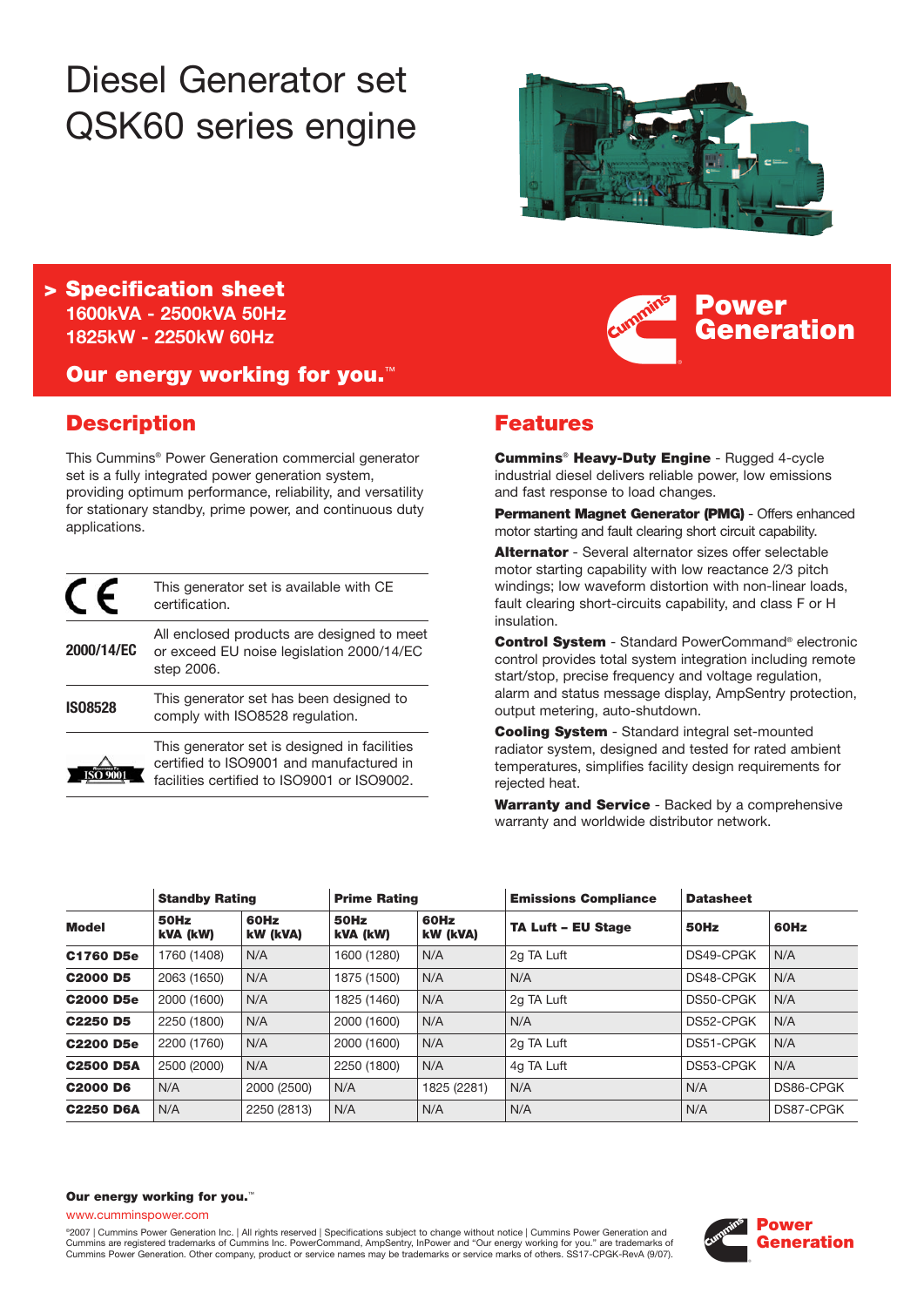# **Generator Set Specifications**

| Governor Regulation Class                | ISO8528 G2                        |
|------------------------------------------|-----------------------------------|
| Voltage Regulation, No Load to Full Load | $± 0.5\%$                         |
| Random Voltage Variation                 | $± 0.5\%$                         |
| <b>Frequency Requiation</b>              | Isochronous                       |
| Random Frequency Variation               | ± 0.25%                           |
| <b>EMC Compatibility</b>                 | BS EN 61000-6-4 / BS EN 61000-6-2 |

# **Engine Specifications**

| Design                             | 4 cycle, V-black, turbo Charged and low temperature after-cooled      |
|------------------------------------|-----------------------------------------------------------------------|
| Bore                               | 158.8 mm (6.25 in.)                                                   |
| <b>Stroke</b>                      | 190.0 mm (7.48 in.)                                                   |
| Displacement                       | 60.2 liters (3673 in.3)                                               |
| <b>Cylinder Block</b>              | Cast iron, 60°V 16 cylinder                                           |
| <b>Battery Capacity</b>            | 2200 amps at ambient temperature $0^{\circ}$ F to 32°F (-18°C to 0°C) |
| <b>Battery Charging Alternator</b> | 40 amps                                                               |
| <b>Starting Voltage</b>            | 24-volt, negative ground                                              |
| Fuel System                        | Direct injection                                                      |
| <b>Fuel Filter</b>                 | Triple element, spin on fuel filters with water separator             |
| Air Cleaner Type                   | Dry replaceable element                                               |
| Lube Oil Filter Type(s)            | Four spin-on, combination full flow and bypass filters                |
| <b>Standard Cooling System</b>     | 104°F (40°C) ambient radiator                                         |

# **Alternator Specifications**

| Design                                | Brushless, 4 pole, drip proof revolving field                |
|---------------------------------------|--------------------------------------------------------------|
| Stator                                | 2/3 pitch                                                    |
| Rotor                                 | Direct coupled by flexible disc                              |
| Insulation System                     | Class H                                                      |
| <b>Standard Temperature Rise</b>      | 150° C Standby                                               |
| <b>Exciter Type</b>                   | PMG (Permanent Magnet Generator)                             |
| <b>Phase Rotation</b>                 | A(U), B(V), C(W)                                             |
| <b>Alternator Cooling</b>             | Direct drive centrifugal blower fan                          |
| AC Waveform Total Harmonic Distortion | No load $<$ 1.5%. Non distorting balanced linear load $<$ 5% |
| Telephone Influence Factor (TIF)      | <50% per NEMA MG1-22.43                                      |
| Telephone Harmonic Factor (THF)       | $<$ 3%                                                       |

# **Available Voltages**

| 50Hz Line - Neutral / Line - Line |                   | 60Hz Line - Neutral / Line - Line |  |  |
|-----------------------------------|-------------------|-----------------------------------|--|--|
| $\bullet$ 1905/3300               | $\bullet$ 219/380 | $\bullet$ 2400/4160               |  |  |
| $\bullet$ 3640/6300               | $\bullet$ 254/440 | $\bullet$ 7200/12470              |  |  |
| $\bullet$ 3810/6600               | $\bullet$ 277/480 | $\bullet$ 7620/13200              |  |  |
| $\bullet$ 6350/11000              | $\bullet$ 347/600 | $\bullet$ 7970/13800              |  |  |
|                                   |                   |                                   |  |  |

# **Generator Set Options**

#### **Engine**

- Heavy Duty air filter
- Water jacket heater 220/240 v

## **Cooling**

• Antifreeze 50/50 (Ethylene glycol)

# **Alternator**

- Alternator heater
- High humidity isolation
- Exciter voltage regulator (PMG)

# **Control Panel**

- 3 pole Main Circuit Breaker
- 4 pole Main Circuit Breaker

#### **Warranty**

- 5 years for Standby application
- 2 years for Prime application

#### **Silencer**

- 9 dB attenuation critical silencer
- 25 dB residential delivered loose

\*Note: Some options may not be available on all models – consult factory for availability.

#### **Our energy working for you.**™

#### www.cumminspower.com

°2007 | Cummins Power Generation Inc. | All rights reserved | Specifications subject to change without notice | Cummins Power Generation and<br>Cummins are registered trademarks of Cummins Inc. PowerCommand, AmpSentry, InPow

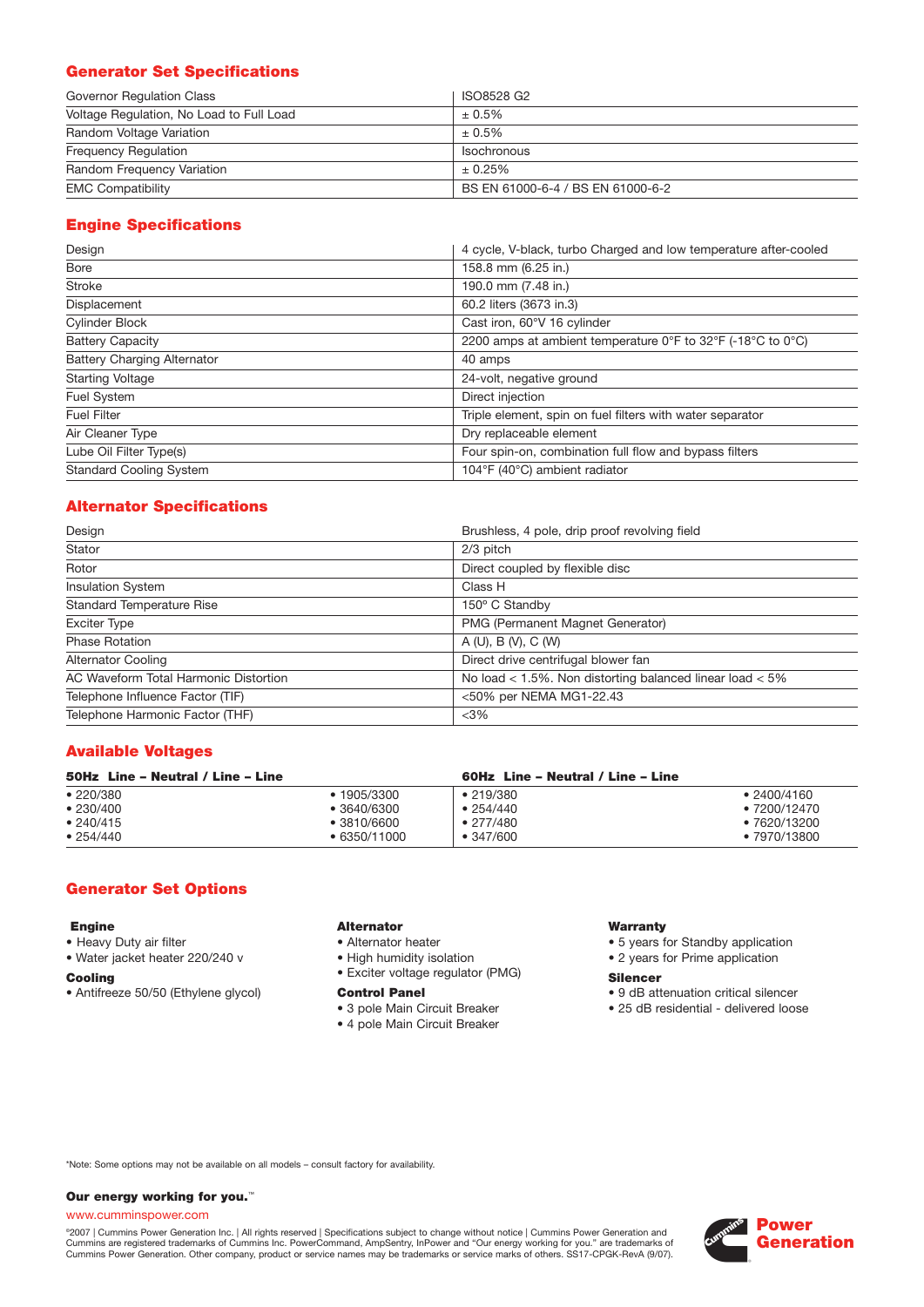# **Control System - PCC3201**

The PowerCommand™ 3201 Control is a microprocessorbased generator set monitoring, and control system.

The control provides an operator interface to the genset, digital voltage regulation, digital governing and generator set protective functions.

The PowerCommand™ 3201 generator set control is suitable for use on a wide range of generator sets in nonparalleling and paralleling applications.

The PowerCommand™ Control can be configured for any frequency, voltage and power connection configuration from 120 to13,800 VAC for for 50Hz or 60Hz operation.

Power for the control is derived from the generator set starting batteries. The control functions over a voltage range from 8VDC to 35VDC.

#### **Major Features**

- Digital Full Authority Electronic Engine Controls for Cummins HPI-PT fuel systems.
- Digital Voltage Regulation with 3-phase sensing.
- AmpSentry™ Protection for true alternator overcurrent protection.
- Analog and Digital AC Output Metering.
- Battery Monitoring System to sense and warn against a weak battery condition.
- Digital Alarm and Status Message Display.
- Generator set Monitoring: Displays status of all critical engine and alternator generator set functions.
- Smart Starting Control System: Integrated fuel ramping to limit black smoke and frequency overshoot.
- Advanced Serviceability using InPower, a PC-based software service tool.

#### **Control System**

Includes all functions to locally or remotely start and stop, and protect the generator set.

#### **Control Switch - RUN/OFF/AUTO**

OFF Mode - the generator set is shut down and cannot be started.

RUN mode the generator set will execute its start sequence.

AUTO mode, the generator set can be started with a start signal from a remote device.

### **LED Indicating Lamps** – includes LED indicating

lamps for the following functions: Not-in-auto mode Common wiring Shutdown Remote start command Panel lamps and switch. Operator panel can be illuminated by a series of highintensity LED Lamps Fault Reset Switch. Allows the operator to reset the control after a warning or shutdown condition. Emergency Stop Switch. Immediate shut down of the generator set on operation.

# **Base Engine Protection:**

Overspeed shutdown Low Oil Pressure Warning / Shutdown High Engine Temperature Warning / Shutdown Underspeed / Sensor Fail Shutdown Fail to Start / Fail to Crank Low / high battery voltage

# **Options**

Integrated PowerCommand Digital Paralleling Controls Key Type Mode Selector Switch Exhaust Temperature Monitoring PowerCommand Network Alternator Temperature Alarm(s). Refer to the PowerCommand Controls Technical Bulletin for detailed information (S1444b)



#### **Our energy working for you.**™

www.cumminspower.com

©2007 | Cummins Power Generation Inc. | All rights reserved | Specifications subject to change without notice | Cummins Power Generation and Cummins are registered trademarks of Cummins Inc. PowerCommand, AmpSentry, InPower and "Our energy working for you." are trademarks of Cummins Power Generation. Other company, product or service names may be trademarks or service marks of others. SS17-CPGK-RevA (9/07).